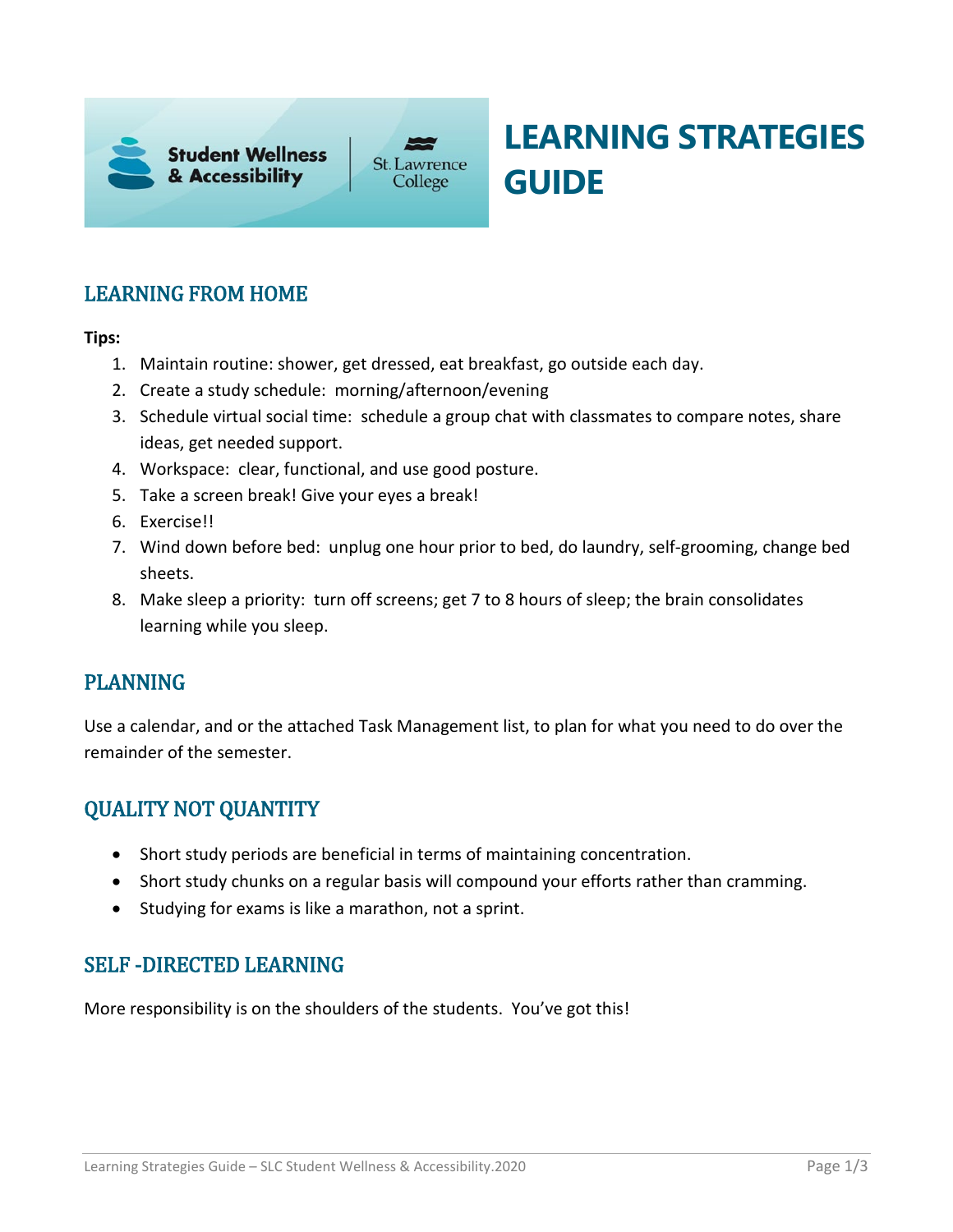#### EXAM PRACTICE

Do as many practice exams and questions as you can.

### ONLINE RESOURCES

These resources are free and offer tools and advice on effective learning strategies.

- Learning Scientists: https://www.learningscientists.org/blog/2020/3/19/digest-142
- College Info Geek: https://collegeinfogeek.com/learning/
- Khan Academy: https://www.khanacademy.org/

Have questions? Our Learning Strategist is available to help! **Rachel Brackenbury** – [rbrackenbury@sl.on.ca](mailto:rbrackenbury@sl.on.ca)